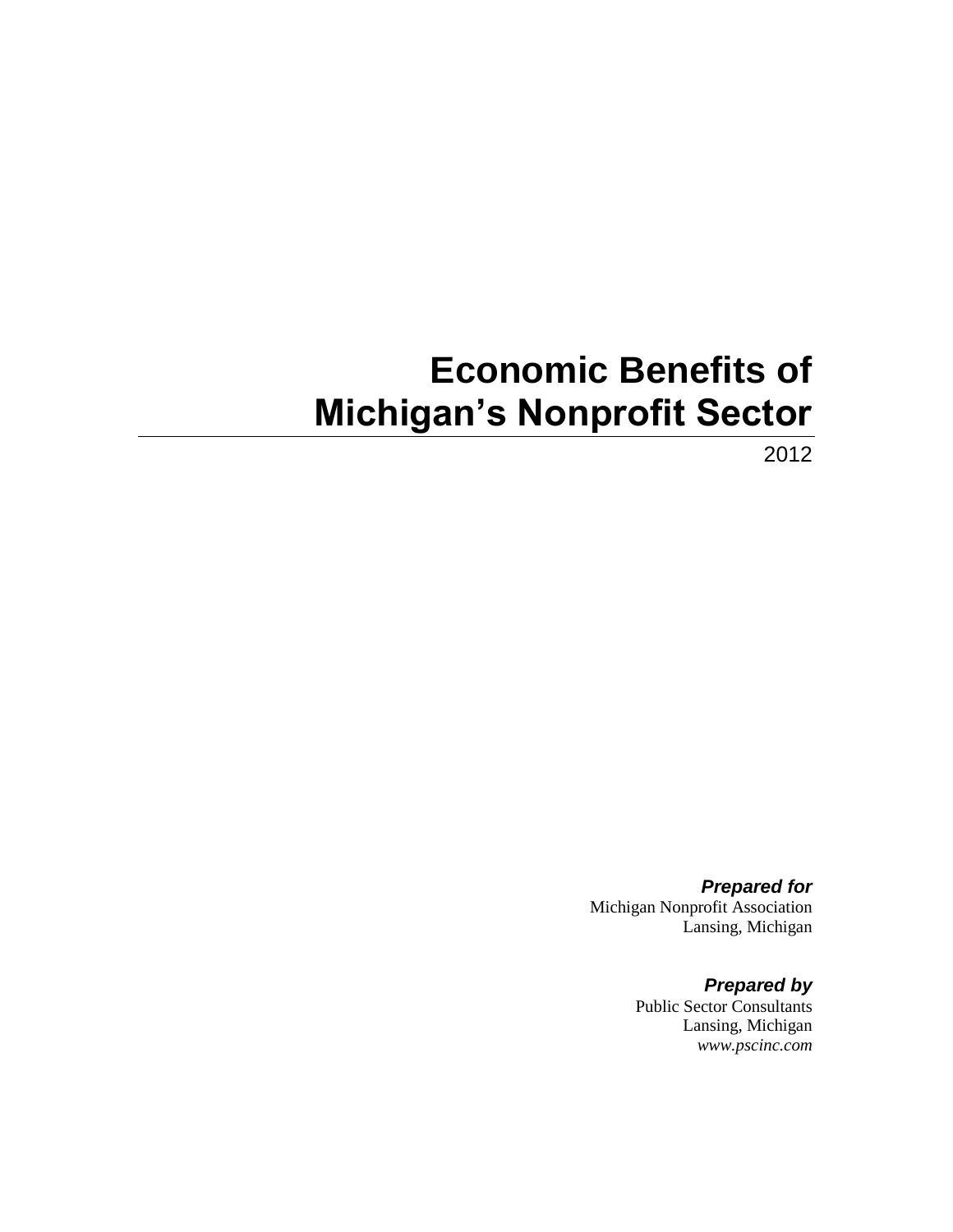# **Contents**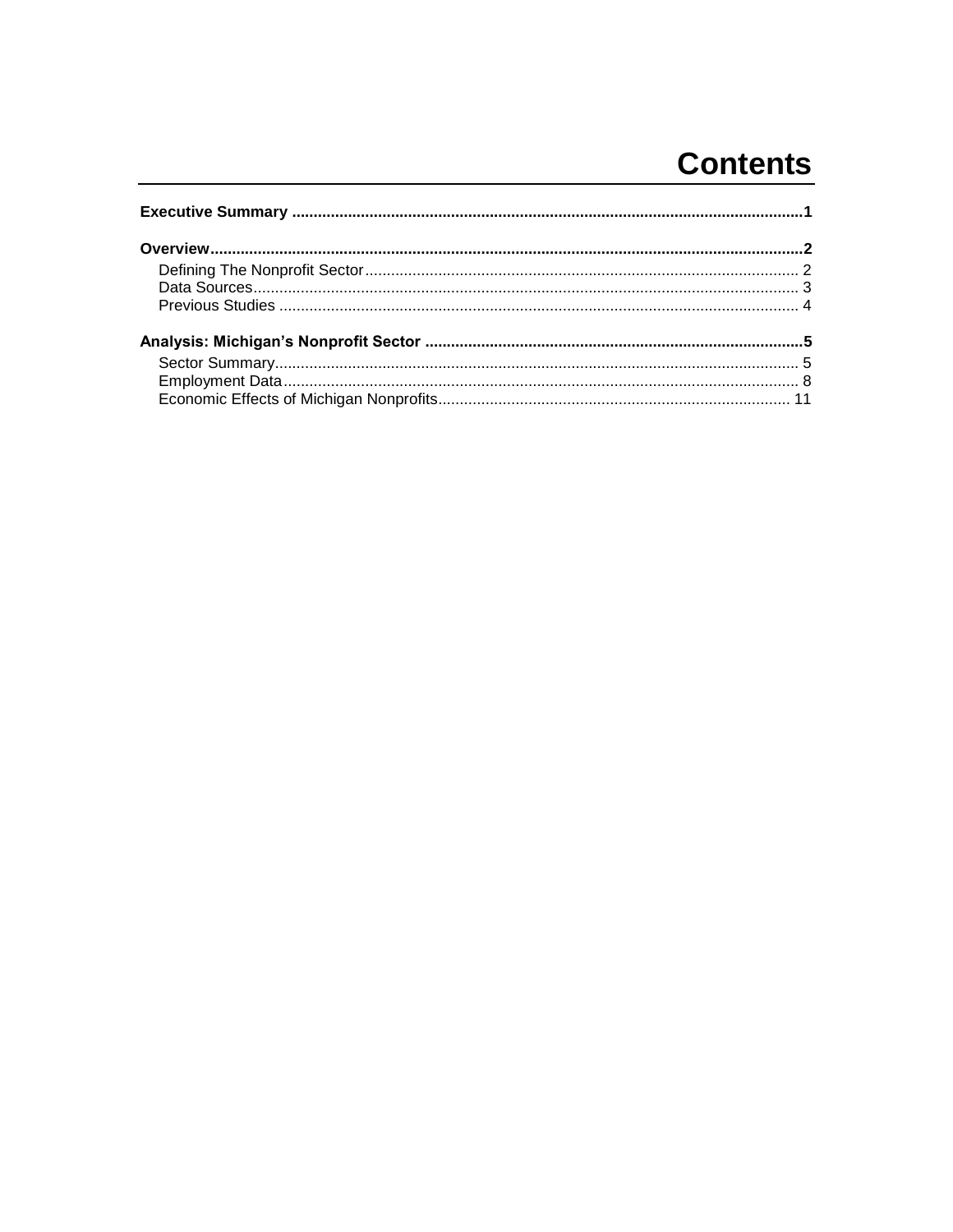<span id="page-2-0"></span>In the past decade, both Michigan and the nation have experienced a severe recession. Michigan, in particular, has been slow to recover from the economic downturn plaguing the nation at large. With multiple sectors of our economy struggling, nonprofit organizations are more important than ever, not only through the support they provide in their various social and political efforts, but also in their significant contribution to the overall economy. While there is considerable focus on the public and private sectors of our economy, the nonprofit sector cannot be overlooked. It is important to understand the contribution the nonprofit sector makes to statewide employment and to highlight its significance and economic contribution to our overall economy.

#### **This report documents that Michigan's nonprofit organizations:**

- **Number over 48,000—an** increase of over 2 percent since 2006 (47,000), 18 percent since 2001 (41,000), and 28 percent since 1997—with over 10,000 new organizations since 1997
- **Employ directly nearly 435,000 people in 2011** (a decrease of less than 1.1 percent from 440,000 in 2010, but still an increase of nearly 1.5 percent from 429,000 in 2006), or 11 percent of the Michigan workforce
- **Pay their employees nearly \$4.8 billion per quarter**
- **Generate an additional 239,711 jobs** in indirect effects as a result of spending by the organizations, not including the induced employment effects.
	- This represents a 48 percent increase in indirect employment from 162,000 in 2009 and a 77 percent increase in indirect employment from 135,000 in 2004.
- Hold assets of nearly \$227 billion, a significant increase since 2008 (\$179 billion) and 2003 (\$105 billion).
- **Receive more than \$217 billion in annual revenue**, an increase of 63 percent since 2008.
- **Generate \$137 billion each year in overall economic activity**, through direct expenditures of nearly \$66 billion, which creates indirect economic effects of over \$30 billion and induced economic effects of an additional \$41 billion.
	- This represents an inflation adjusted increase of nearly 63 percent in the last 8 years and an increase of over 18 percent in the last 3 years (2004 and 2008 inflation adjusted economic impact totaling \$84 billion and \$116 billion, respectively).

Michigan's nonprofit sector has continued to grow in a time of economic turmoil. It has provided not only relatively stable employment opportunities in a state with a high unemployment rate, but it is also an important contributor to Michigan's overall economy. Nonprofit organizations in Michigan generate around \$137 billion each year in overall economic activity and provide employment to 11 percent of Michigan's population (more than 1 of every 10 workers).

With broad distribution across the state, organizations comprising the nonprofit sector provide a level of stability in many communities. Maintaining the critical infrastructure the nonprofit sector provides to our economy is crucial to Michigan's health and economic recovery.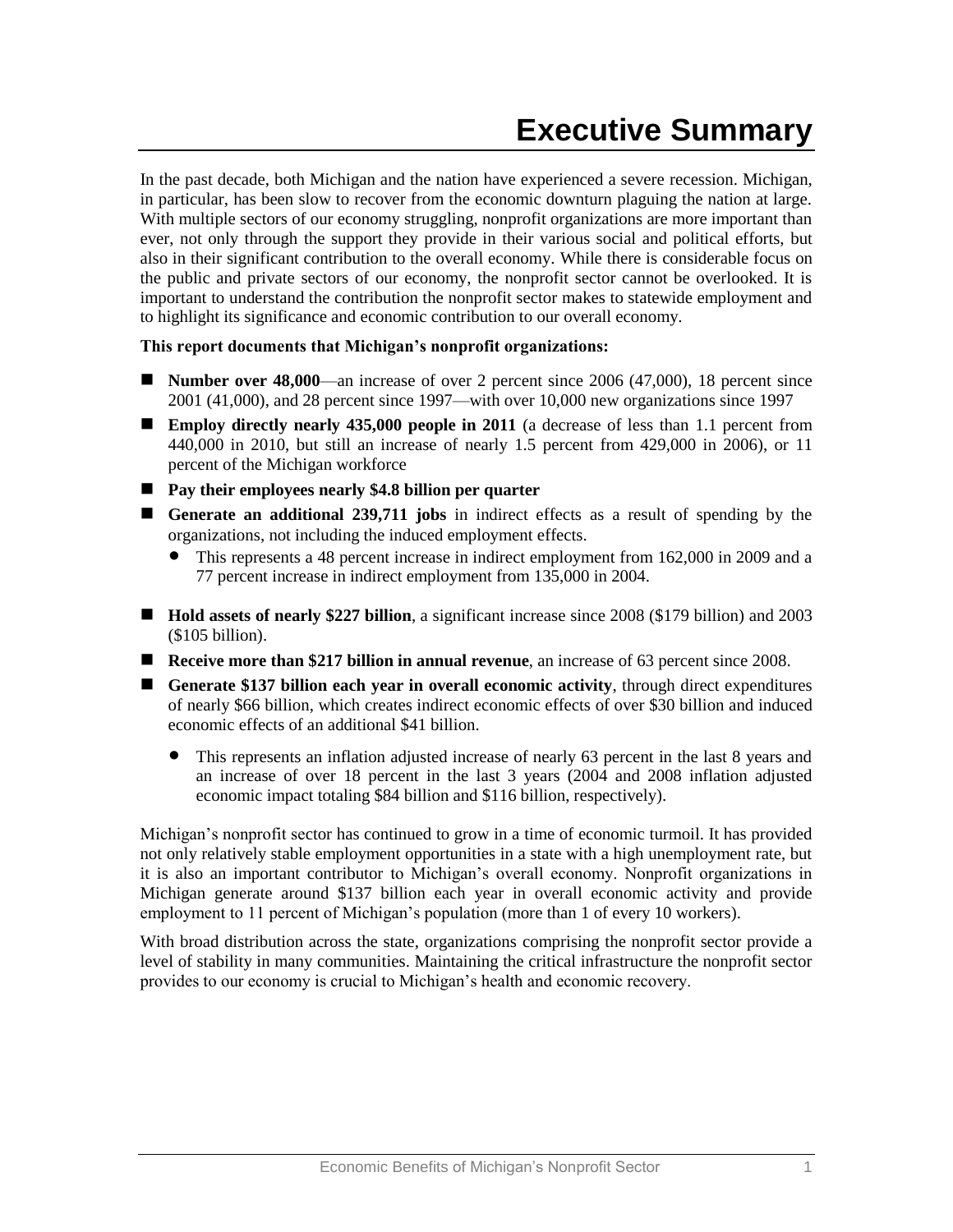# <span id="page-3-1"></span><span id="page-3-0"></span>**DEFINING THE NONPROFIT SECTOR**

Section 501(c) of the federal tax code specifies 28 different sets of requirements for classification as a nonprofit. There are two major divisions of nonprofits: **charitable** nonprofit organizations (to which donations are tax deductible) and **noncharitable** nonprofit organizations.

Exhibit 1 illustrates the categories of 501(c) nonprofit entities.



SOURCE: Bureau of Economic and Business Research, the University of Utah, 1998. *The Economic Impact of Utah's Nonprofit Sector: Characteristics of a Resource for the Public Good*. Salt Lake City, Utah: University of Utah. A more detailed description of the types of organizations and requirements for nonprofit status can be found in IRS Publication 557 (REV. October 2011, Cat. No. 46573c), "Tax Exempt Status for Your Organization," available online at [www.irs.gov/pub/irs-pdf/p557.pdf.](file://boston/shared/jwilliams/MI%20Nonprofit%20Association/2012%20econ%20impact/2012%20Report/www.irs.gov/pub/irs-pdf/p557.pdf)

# **EXHIBIT 1.** Conceptual Breakdown of Tax-Exempt Organizations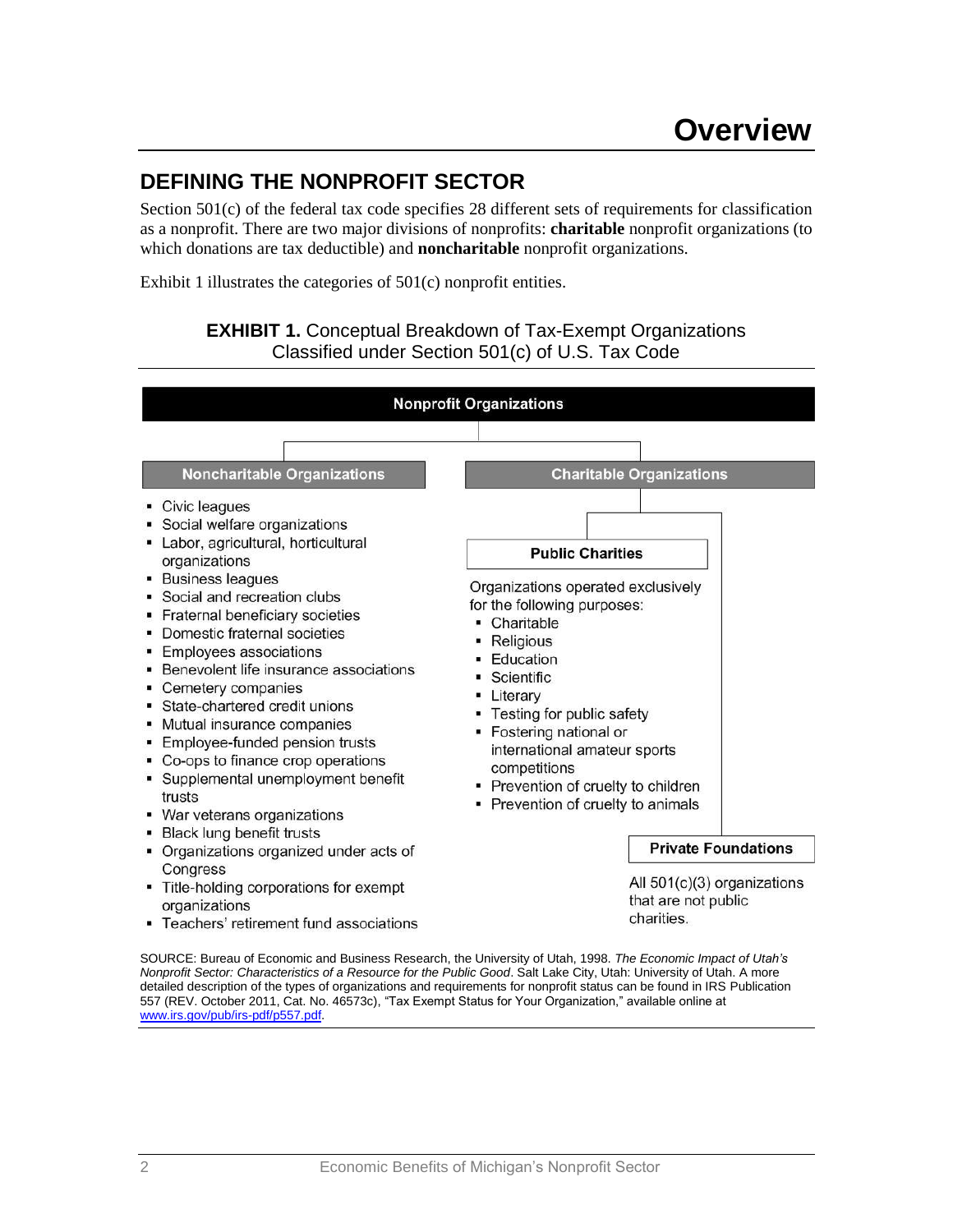## *Charitable Nonprofit Organizations—501(c)(3)*

Charitable organizations (clustered under section  $501(c)(3)$  of the tax code) are further divided into two categories: public charities and private foundations. According to the Internal Revenue Service (IRS), the express purpose of a  $501(c)(3)$  organization must be to benefit the community or society. Furthermore, a group's articles of organization must limit the organization to one or more exempt purposes, must not empower the organization to engage in activities not directly related to its exempt purpose, and must provide that the organization, upon its dissolution, distribute its assets to another  $501(c)(3)$  organization.

- **Public charities—Examples include groups with arts, charitable, educational, health care,** religious, and scientific missions. Michigan's largest public charities include Trinity Health Corporation, Van Andel Institute, Rural India Supporting TR, and Hillsdale College.
- **Private foundations—**Typically, these entities receive assets from families, individuals, or corporations and devote a portion of their assets and investment earnings to support charitable causes. Among Michigan's largest private foundations are the W.K. Kellogg Foundation, the Charles Stewart Mott Foundation, and the Kresge Foundation.

#### *Noncharitable Nonprofit Organizations*

The largest category of noncharitable nonprofit entities can be found in sections  $501(c)(4)$  and (8). These noncharitable entities are also exempt from federal taxation, but because they receive much of their funding from members as opposed to the general public, are allowed to serve a focused community, and may engage in substantial lobbying, their donors are *not* permitted to deduct contributions to these groups from their federal taxes.

Examples of noncharitable nonprofits in Michigan include civic associations and business leagues, such as chambers of commerce; fraternal societies such as The Benevolent and Protective Order of Elks and The Knights of Columbus; federal- and state-chartered credit unions; and mutual insurance companies.

# <span id="page-4-0"></span>**DATA SOURCES**

Public Sector Consultants (PSC) compiled the most recent data available on nonprofit organizations in Michigan. Sources for the data were:

- The Internal Revenue Service Business Master Files for Exempt Organizations for 1997, 2001, 2006, 2007, 2008, 2010, and 2011, which list 48,642 nonprofit organizations<sup>1</sup>
- The National Center for Charitable Statistics (NCCS) Core Files for 1997, 2001, 2006, 2007, and 2009, which report the assets of all tax-exempt organizations with more than \$25,000 in gross receipts
- The Michigan Office of Labor Market Information (LMI)—official source of state employment figures
- Individual annual reports for the  $15$  largest private foundations
- The U.S. Census Bureau

 $\overline{a}$ 

To establish the full impact of nonprofit organizations on the overall state economy, PSC used IMPLAN, an input-output model of the state economy. In this model, an organization's purchases

<sup>&</sup>lt;sup>1</sup> PSC draws attention to several shortcomings in the data. The IRS Business Master File excludes financial information about organizations with annual revenues less than \$25,000, and about religious groups, which are exempt from disclosing financial data.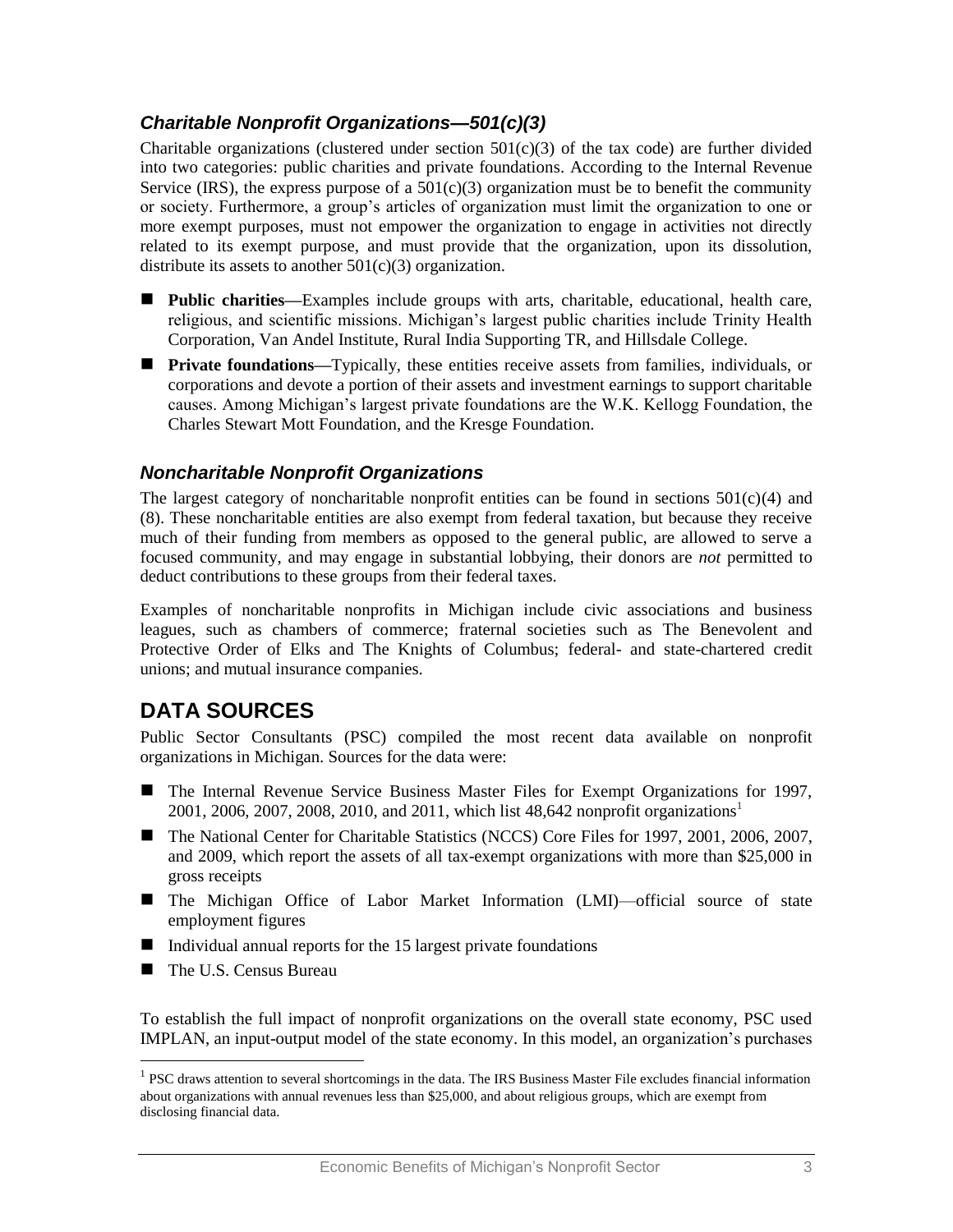from vendors in other sectors are multiplied, along with the earnings of its employees, based on assumptions about the goods and services that they purchase from sources beyond their employer.

It is important to note that throughout this analysis financial information is considered only for those organizations with gross receipts of more than \$25,000. Reporting organizations account for only a small share of all nonprofit organizations. While those organizations that do not report financial information are by definition small, the large number of non-reporters creates an explicit downward bias in all of our estimates. Furthermore, this report excludes government bodies (including public universities and colleges). To include government bodies would greatly distort the picture of the nonprofit sector, which is very much separate from the public sector.

A similar downward bias also exists with respect to any employment figures that are included in this report. For reasons that will be discussed below, a large number of nonprofit organizations are not required to submit employment information to the Office of Labor Market Information. While PSC is confident that the employment figures below represent the vast majority of economic activity in the nonprofit sector, it is important to note that a nontrivial number of small nonprofit organizations are not included in the employment figures.

# <span id="page-5-0"></span>**PREVIOUS STUDIES**

Public Sector Consultants conducted an analysis of the economic benefits of Michigan's nonprofit sector in 1999 (using the most recent available data, which was for 1997), in 2004 (using data from 2001), and in 2009 (using data from 2006, 2007, and 2008). This current analysis incorporates data from 2009, 2010, and 2011. While the number of nonprofits has declined from a peak in 2010, in terms of economic presence and impact, the nonprofit sector has continued to grow.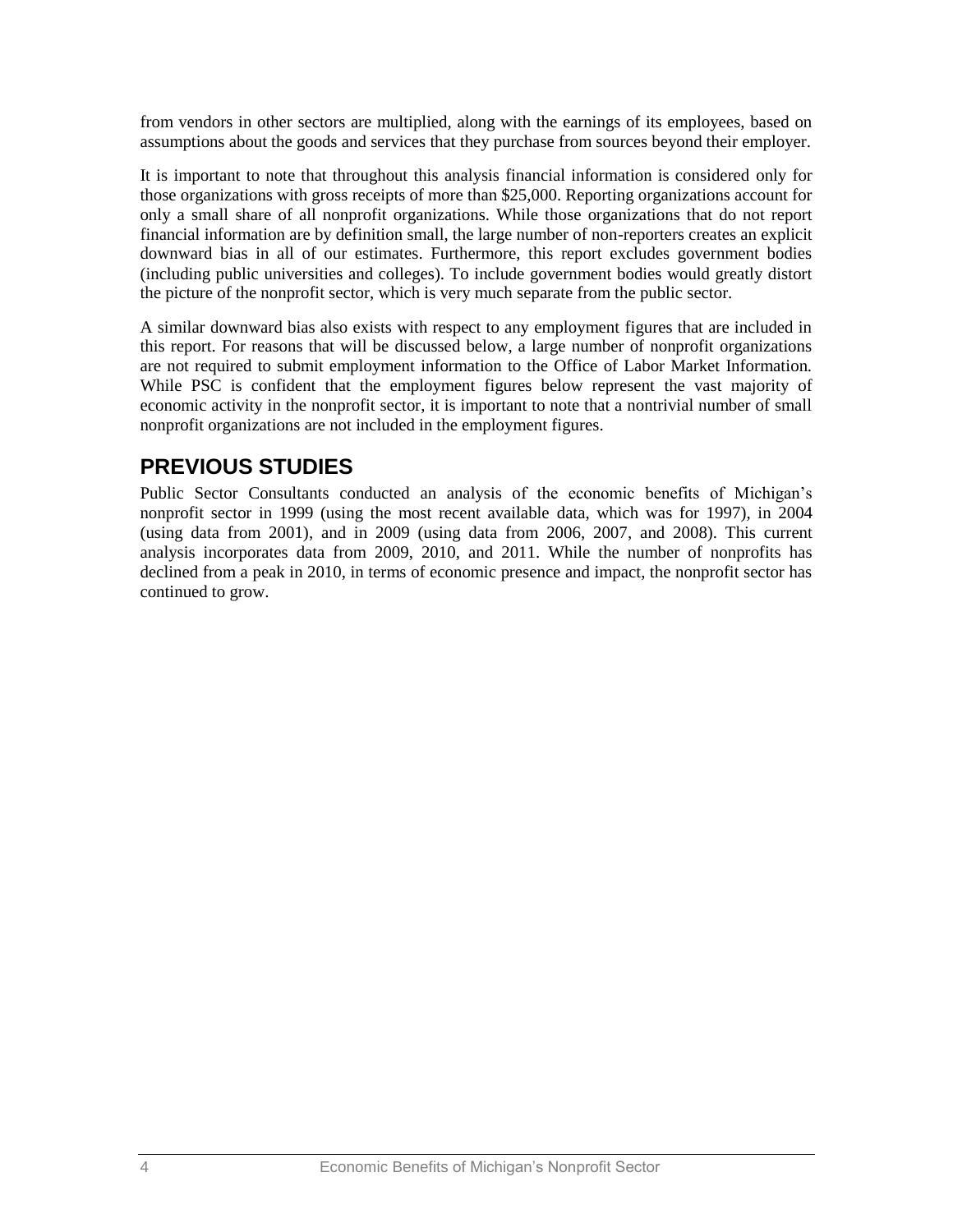<span id="page-6-0"></span>The analysis section:

- Describes the nonprofit sector overall, comparing all public charities, private foundations, and noncharitable nonprofit organizations in Michigan
- Discusses the employment impact of Michigan's nonprofit sector
- Discusses the economic impact of Michigan's nonprofit sector

In addition to the information presented in this written report, additional information is included on a website to allow readers to search by region and county. To view the additional information—including asset, revenue, expenditure, and employment data by county—please visit *www.mnaonline.org*.

# <span id="page-6-1"></span>**SECTOR SUMMARY**

There are a variety of nonprofit organizations in Michigan serving a wide range of purposes. Exhibit 2 describes Michigan's nonprofit sector over the last decade by IRS classification. According to the IRS, in 2011, Michigan had 48,642 nonprofit organizations. This represents a 17.5 percent increase in total organizations since 2001 and a 28.4 percent increase since 1997. In both absolute and percentage terms, this increase was largest in the  $501(c)(3)$  category, which increased by 65 percent from 1997 to 2011.

|                                                        | 1997   | 2001   | 2006   | 2009   | 2011   |
|--------------------------------------------------------|--------|--------|--------|--------|--------|
| (02) Title holding corporation for exempt organization | 450    | 432    | 411    | 393    | 304    |
| (03) Charitable and religious organizations            | 19,522 | 23,690 | 30,396 | 33,505 | 32,201 |
| (04) Social welfare                                    | 4,431  | 4,127  | 3,992  | 3,796  | 2,882  |
| (05) Labor, agricultural, and horticultural            | 2,813  | 2,757  | 2,548  | 2,460  | 2,090  |
| (06) Business leagues                                  | 2,118  | 2,092  | 2,161  | 2,131  | 1,820  |
| (07) Social and recreational clubs                     | 2,012  | 1,852  | 1,759  | 1,662  | 1,347  |
| (08) Fraternal beneficiary societies                   | 3,508  | 3,333  | 2,504  | 2,333  | 2,361  |
| (09) Voluntary employees beneficiary associations      | 441    | 384    | 358    | 336    | 252    |
| (10) Domestic fraternal societies and associations     | 539    | 589    | 482    | 479    | 181    |
| (12) Benevolent life insurance associations            | 23     | 18     | 23     | 23     | 22     |
| (13) Cemetery companies                                | 98     | 99     | 95     | 95     | 74     |
| (14) State-chartered credit unions                     | 320    | 272    | 243    | 233    | 199    |
| (15) Mutual insurance companies or associations        | 11     | 9      | 21     | 16     | 11     |
| (17) Supplemental unemployment benefit trusts          | 90     | 69     | 55     | 56     | 27     |
| (19) War veterans organizations                        | 1,475  | 1,549  | 1,526  | 1,519  | 1,340  |
| Total                                                  | 37,890 | 41,413 | 46,685 | 49.153 | 48,642 |

#### **EXHIBIT 2.** Nonprofit Organizations in Michigan, by Tax Status

SOURCE: IRS Business Master Files.

NOTE: Categories where organizations appeared in some, but not all, of the years have been excluded from the detail but are included in the total.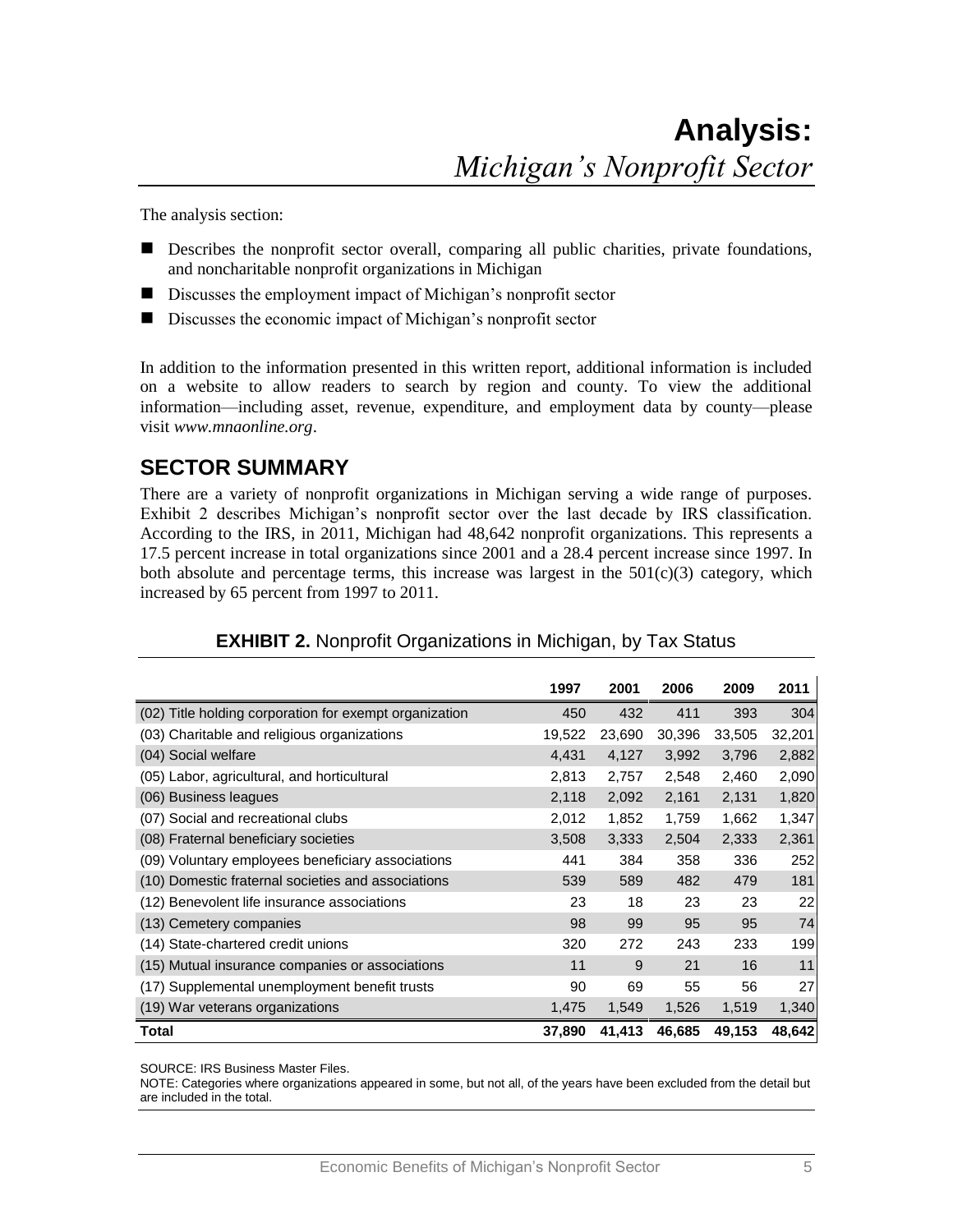As would be expected, the largest category is for  $501(c)(3)$  organizations. Numbering 32,201 in 2011, this category includes both public charities and private foundations.<sup>2</sup> Exhibit  $\overline{3}$  shows the distribution of nonprofit organizations in Michigan according to this grouping.



**EXHIBIT 3.** Distribution of Nonprofit Organizations in Michigan, by Type, 2011

Exhibit 4 displays the expenditures of reporting nonprofit organizations by tax status for 2001, 2006, and 2009 (that is, information for organizations that receive more than \$25,000 in revenue during the year). In terms of expenditures, the largest category of nonprofit organizations in 2001, 2006, and 2009 was  $501(c)(3)$  organizations. By dollar value, in 2009 social welfare organizations were the second largest category, indicating the growing use of this type of nonprofit organization at a time of economic trouble for many Michigan residents.

|                                                           | 2001           | 2006           | 2009           |
|-----------------------------------------------------------|----------------|----------------|----------------|
| (02) Title holding corporation for exempt<br>organization | \$27,266,929   | \$20,281,804   | \$27,702,652   |
| (03) Charitable and religious organizations               | 27,991,589,156 | 38,093,004,219 | 42,888,099,713 |
| (04) Social welfare                                       | 3,561,961,182  | 7,512,819,758  | 9,649,216,012  |
| (05) Labor, agricultural, and horticultural               | 804,932,433    | 967,126,038    | 875,203,543    |
| (06) Business leagues                                     | 1,381,327,081  | 1,542,968,159  | 2,471,680,888  |
| (07) Social and recreational clubs                        | 296,747,632    | 341, 173, 584  | 331,585,819    |

#### **EXHIBIT 4.** Nonprofit Expenditures by Tax Status, Reporting Nonprofit Organizations, 2001, 2006, and 2009

 $\overline{a}$ 

SOURCE: IRS Business Master Files 2008.

 $2^{2}$  Because of their differing objectives and the different tax rules that apply to them, these two groups will be analyzed separately. All other nonprofit organizations will be analyzed together in a composite group of noncharitable nonprofits.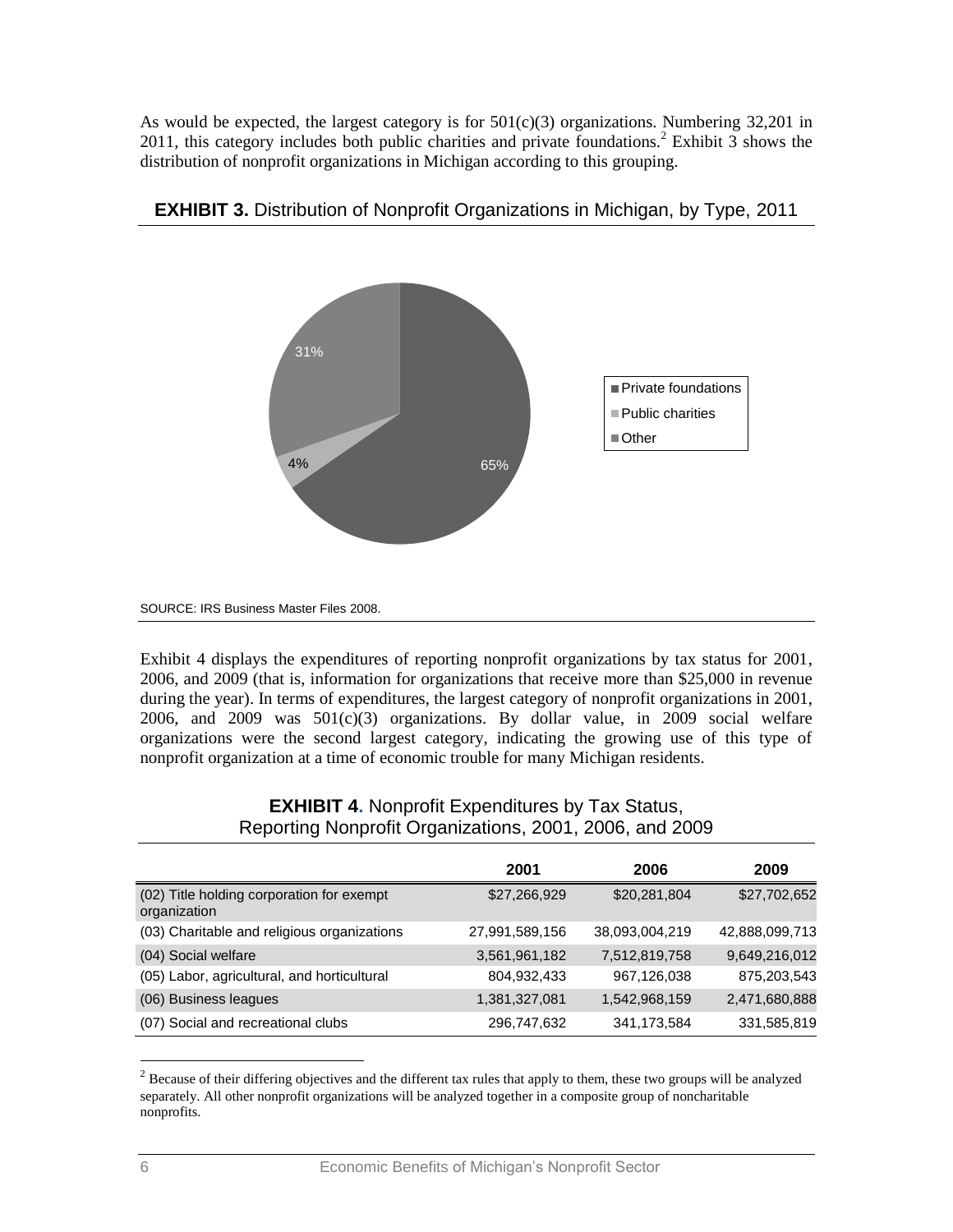|                                                       | 2001           | 2006           | 2009             |
|-------------------------------------------------------|----------------|----------------|------------------|
| (08) Fraternal beneficiary societies                  | \$195,703,677  | \$264,839,112  | \$244,495,020    |
| (09) Voluntary employees beneficiary<br>associations  | 4,175,009,075  | 11,073,463,857 | 7,657,433,670    |
| (10) Domestic fraternal societies and<br>associations | 15,173,057     | 26,935,771     | 16,035,554       |
| (12) Benevolent life insurance associations           | 269,458,175    | 527,653,420    | 691,398,526      |
| (13) Cemetery companies                               | 19,454,617     | 31,779,466     | 27,508,867       |
| (14) State-chartered credit unions                    | 888,306,966    | 1,260,411,052  | 1,804,506,120    |
| (15) Mutual insurance companies or<br>associations    | (881, 259)     | 3,246,560      | 1,439,907        |
| (17) Supplemental unemployment benefit trusts         | 63,514,319     | 346,241,617    | 345,669,393      |
| (19) War veterans organizations                       | 31,650,939     | 36,095,809     | 55,710,418       |
| (25) Title holding company for pensions, etc.         | 128,639        | 263,228        | 269,124          |
| (50) Cooperative hospital service organization        | 36,351,445     | 77,845,124     | 47,468,490       |
| (82) 527 Political organizations                      |                |                | 2,118,898        |
| Other $(00)$                                          | 144,539        | 180,415        | 15,821,162       |
| <b>Total</b>                                          | 39,757,838,602 | 62,126,328,993 | \$67,153,363,776 |
| SOURCE: NCCS Core Files.                              |                |                |                  |

In 2011, the nonprofit sector held nearly \$227 billion in assets and took in approximately \$217 billion in revenue. As can be seen in Exhibit 5, this represents a significant increase from 2008, when these organizations held roughly \$179 billion in assets and earned \$133 billion in revenue. This represents an increase of 63 percent in revenue and 27 percent in assets since 2008.

#### **EXHIBIT 5.** Michigan Nonprofit Organizations, Revenue and Assets, 2003, 2008, and 2011

|                                          | 2003 Revenue      | 2008 Revenue      | 2011 Revenue      |
|------------------------------------------|-------------------|-------------------|-------------------|
| Noncharitable nonprofits                 | \$32,748,202,324  | \$64,685,013,009  | \$160,063,088,304 |
| <b>Public charities</b>                  | 35,098,597,398    | 47,784,367,029    | 51,387,873,602    |
| Private foundations                      | 4,656,516,171     | 20,973,525,072    | 5,866,949,909     |
| Total                                    | \$72,503,315,893  | \$133,442,905,110 | \$217,317,911,815 |
| <b>Adjusted for inflation</b><br>to 2011 | \$88,634,520,000  | \$139,415,310,000 | \$217,318,000,000 |
|                                          |                   |                   |                   |
|                                          | 2003 Assets       | 2008 Assets       | 2011 Assets       |
| Noncharitable nonprofits                 | \$44,551,390,539  | \$96,111,854,484  | \$144,611,927,140 |
| <b>Public charities</b>                  | 42,969,791,654    | 62,838,002,744    | 69,634,026,739    |
| Private foundations                      | 17,584,351,823    | 20,291,463,253    | 12,543,699,281    |
| <b>Total</b>                             | \$105,105,534,016 | \$179,241,320,481 | \$226,789,653,160 |
| <b>Adjusted for inflation</b><br>to 2011 | \$128,491,510,000 | \$187,263,030,000 | \$226,790,000,000 |
| SOURCE: IRS Business Master Files.       |                   |                   |                   |

Economic Benefits of Michigan's Nonprofit Sector 7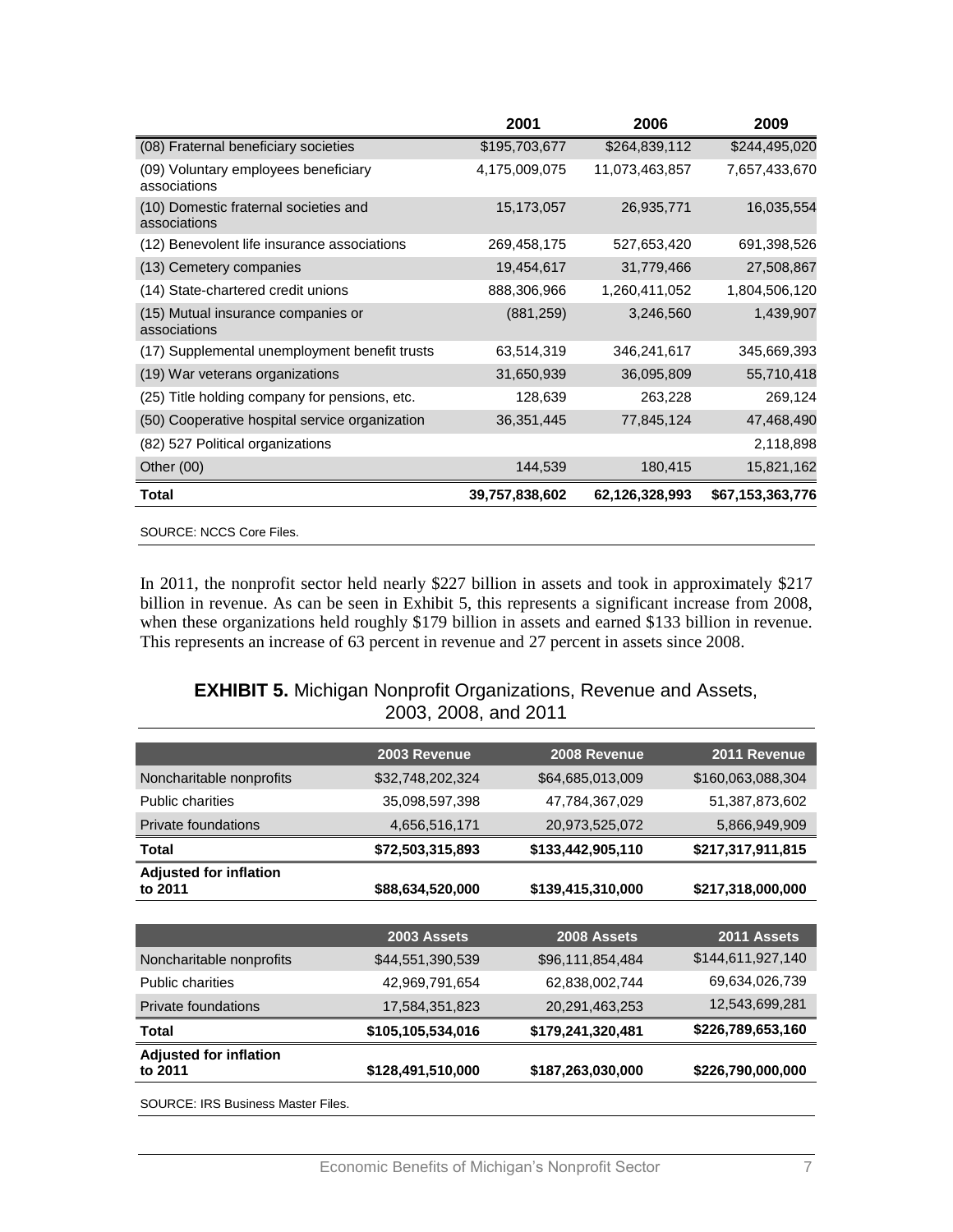## <span id="page-9-0"></span>**EMPLOYMENT DATA**

The National Center for Charitable Statistics (NCCS) provided firm-level data on nonprofit organizations to Public Sector Consultants for use in this analysis. Employer Identification Numbers (EINs) received from the NCCS were then given to the LMI in order to obtain **aggregate** employment data at a variety of different geographic and National Taxonomy of Exempt Entities (NTEE) categories of nonprofit levels. At no time was organizationlevel employment information transmitted to PSC.

Nonprofit organizations in Michigan employed nearly 435,000 people in the third quarter of 2011, which is approximately 11 percent of the Michigan non-farm labor force. Individuals in these jobs were paid nearly \$4.8 billion in that same quarter.

The breakdown of employment by nonprofit status is presented in Exhibit 6. Similar to the analysis in previous years, public charities account for the vast majority (92 percent) of direct nonprofit employment in 2011. Noncharitable nonprofit organizations account for approximately 8 percent, with private foundations accounting for the remainder (less than 1 percent).

As with previous reports on the employment number of Michigan's nonprofits, there are two limitations to this method of obtaining employment data. First, firms that have no regular employees are not covered by unemployment insurance and thus are not required to supply the LMI with information on employees and wages. Second, as previously mentioned, the financial information from the NCCS Core Files do not include firms that receive less than \$25,000 in revenue.

As a result of these data limitations, PSC was only able to match approximately 14 percent of the firms in the Core File. Despite this, however, those matched represent the largest organizations and account for the majority of economic activity. In total these matches account for 79 percent of assets, and 88 percent of revenue. Furthermore:

- Among public charities we matched 15 percent of firms, but these accounted for approximately 82 percent of assets, and 82 percent of revenue.
- The matches were less successful for private foundations where only 5 percent of firms were matched, but these accounted for 65 percent of assets and 58 percent of revenue.
- **Among noncharitable nonprofit organizations,** we matched 14 percent of firms, but these accounted for approximately 79 percent of assets, and 90 percent of revenue.

Taken together, these statistics ensure that the employment statistics in this report account for the majority of economic activity generated in the

nonprofit sector.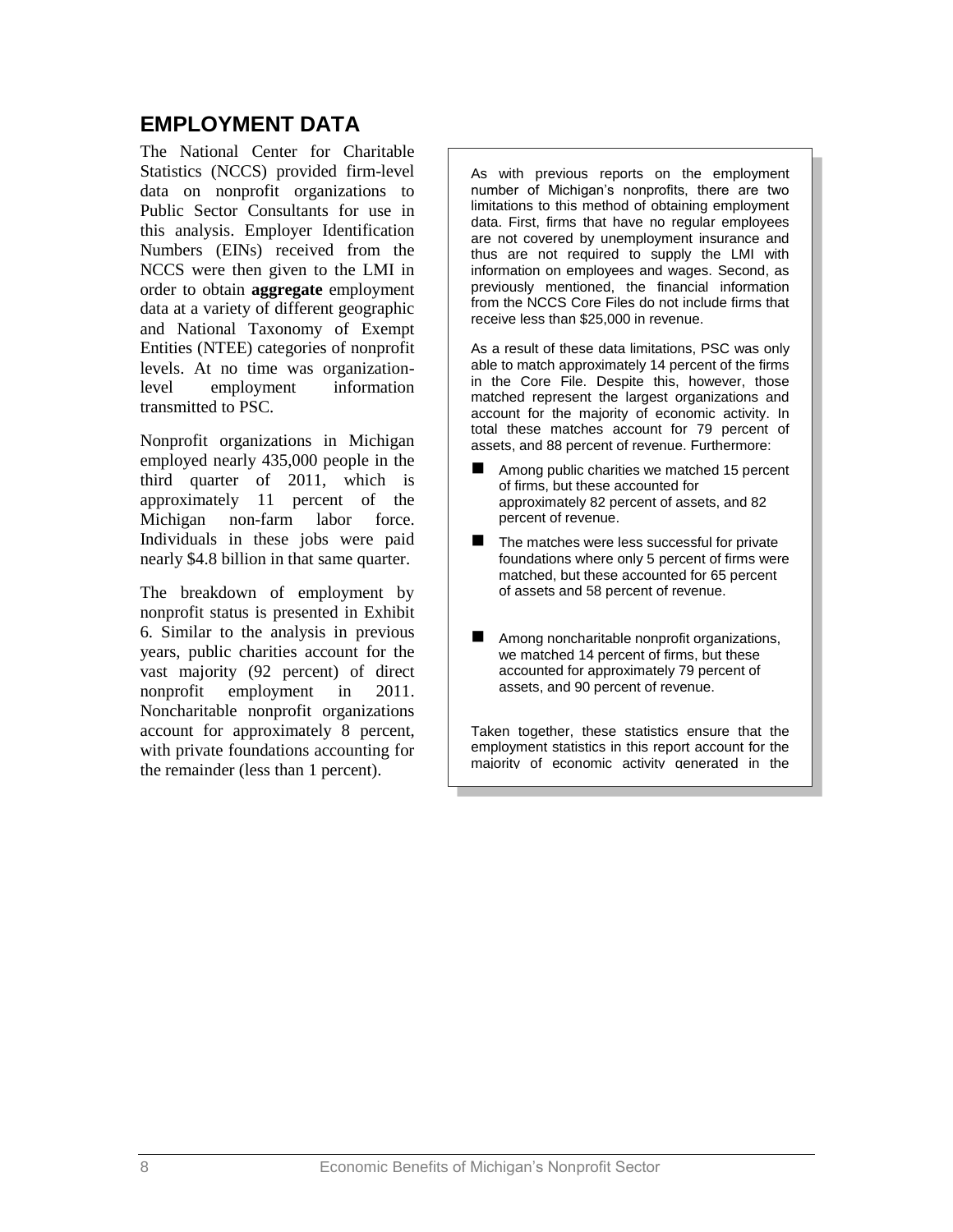#### **EXHIBIT 6.** 2011 September Employment in Michigan Nonprofit Organizations, by Nonprofit Status



SOURCE: Michigan Office of Labor Market Information and Public Sector Consultants Inc.

It is important to note that these direct employment numbers may not reflect the true employment impact of private foundations. A large percentage of the expenditures made by these foundations are given to public charities. As a result, a portion of the jobs in the public charities sector should be attributed to private foundations.

Exhibit 7 contains the breakdown of employment by major NTEE category from 2006 to 2011 for the 3rd quarter of each year. The total number of employees over this time has remained relatively constant, increasing only 1.3 percent from 429,381 in 2006 to 434,871 in 2011. Over this time period, total employment in the state decreased by 8.5 percent.

| 2006–2011                     |              |              |              |              |              |              |
|-------------------------------|--------------|--------------|--------------|--------------|--------------|--------------|
|                               | 2006<br>(3Q) | 2007<br>(3Q) | 2008<br>(3Q) | 2009<br>(3Q) | 2010<br>(3Q) | 2011<br>(3Q) |
| Arts, culture, and humanities | 6,573        | 6,601        | 6,516        | 6,257        | 6,108        | 6,329        |
| Education                     | 62,581       | 61,924       | 60,176       | 60,471       | 62,612       | 63,637       |
| Environment                   | 2,661        | 2,790        | 2,426        | 2,505        | 2,617        | 2,730        |
| Health                        | 220,738      | 231,991      | 237,852      | 230,795      | 234,123      | 227,073      |
| Human services                | 90,631       | 90,986       | 90,944       | 92,138       | 93,519       | 94,811       |
| International                 | 629          | 693          | 762          | 703          | 698          | 734          |
| <b>Mutual benefit</b>         | 4,596        | 4,582        | 2,362        | 2,257        | 2,142        | 2,097        |
| Public and societal benefit   | 18,567       | 18,971       | 20,157       | 20,304       | 20,633       | 20,679       |

| <b>EXHIBIT 7. Employment in Nonprofit Organizations,</b> |
|----------------------------------------------------------|
| 2006-2011                                                |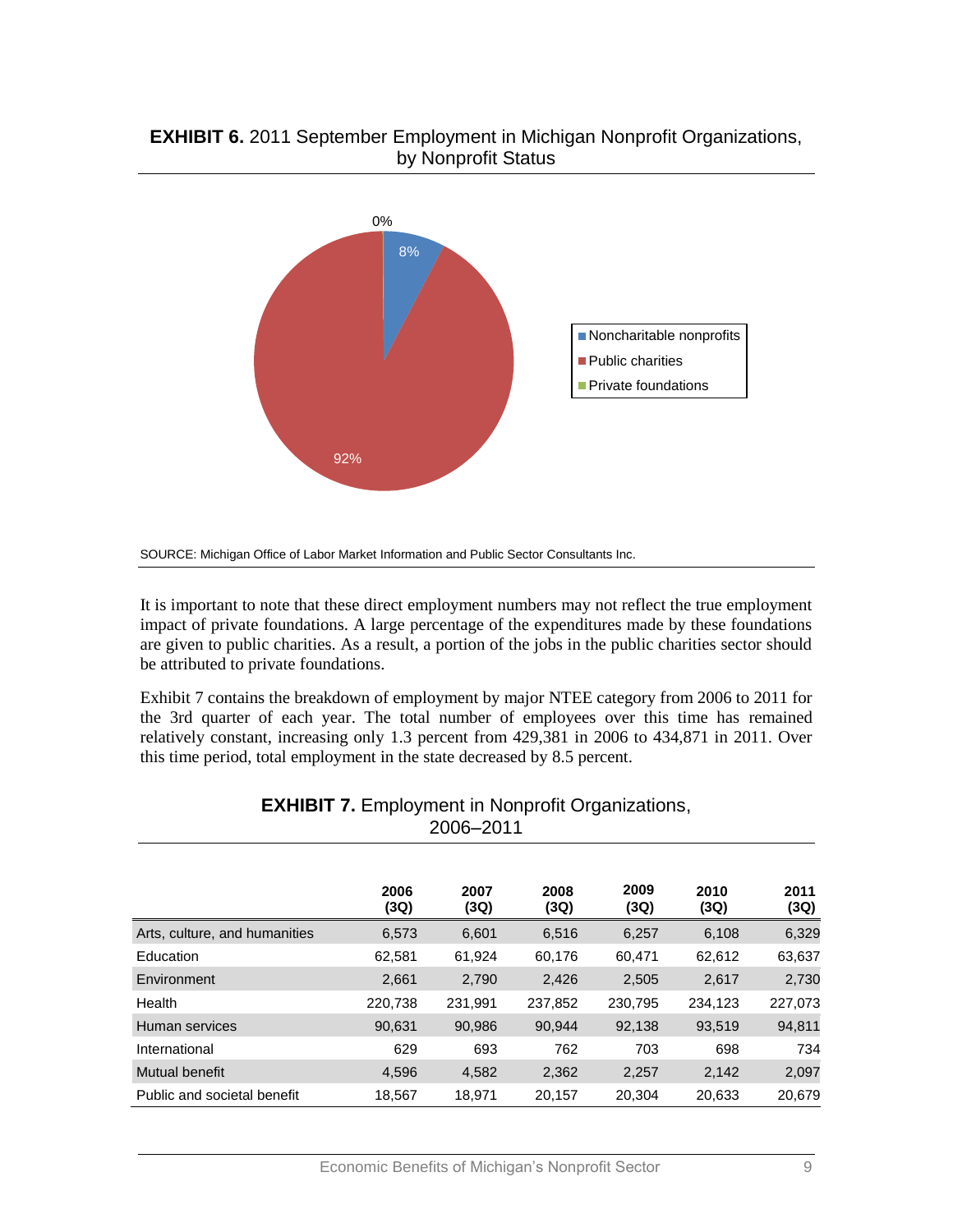|                                                                | 2006<br>(3Q) | 2007<br>(3Q) | 2008<br>(3Q) | 2009<br>(3Q) | 2010<br>(3Q) | 2011<br>(3Q) |
|----------------------------------------------------------------|--------------|--------------|--------------|--------------|--------------|--------------|
| Religion                                                       | 17,687       | 17,684       | 17,837       | 17,880       | 17,549       | 16,435       |
| <b>Unknown</b>                                                 | 4,718        | 4.266        | 1.378        | 580          | 424          | 346          |
| <b>Total</b>                                                   | 429.381      | 440,488      | 440.410      | 433,890      | 440.425      | 434,871      |
| State non-farm employment                                      | 4.311.000    | 4,256,300    | 4,135,600    | 3,834,000    | 3,867,200    | 3,944,000    |
| Nonprofit employment as a<br>percentage<br>of state employment | 10.0%        | 10.3%        | 10.6%        | 11.3%        | 11.4%        | 11.0%        |

SOURCE: ES-202 data from the Michigan Office of Labor Market Information and Public Sector Consultants Inc. Sate non-farm employment numbers from the Bureau of Labor Statistics, "Michigan Economy at a Glance."

Comparisons between nonprofit employment and other sectors in Michigan are difficult due to the fact that standard labor force numbers do not take into account the organization type (forprofit vs. nonprofit). As such, the majority of Michigan's nearly 435,000 nonprofit employees are already included in the 3,944,000 service-providing jobs in the third quarter of 2011.

For comparison, we look to sectors of Michigan's economy where few nonprofit employees would likely reside. For example, in September 2011, the number of employees in the nonprofit sector, nearly 435,000, was less than the 506,300 employees in the manufacturing sector, but higher than the 372,900 employees in the leisure and hospitality sector.

Overall:

- Similar to the 2009 report, health services organizations are the largest source of employment in the nonprofit sector. The health services organizations share of total employment has remained relatively constant from 2006 to 2011, ranging from 51 percent in 2006, to 53 percent in 2008, and in 2011 the health sector comprised approximately 52 percent of nonprofit employment.
- The second largest group of organizations is human services, which has experienced an increase in employment over the past few years.
- Education organizations are the third largest group, which has also seen an increase in employment from 2008 to 2011.

Total 3rd quarter wages paid by nonprofit organizations in 2006, 2008, 2010, and 2011 are displayed in Exhibit 8. Nonprofit organizations are grouped by major NTEE code. Total quarterly wages in the state increased more than 23 percent from 3rd quarter 2006 to 3rd quarter 2011, in non-inflation adjusted terms.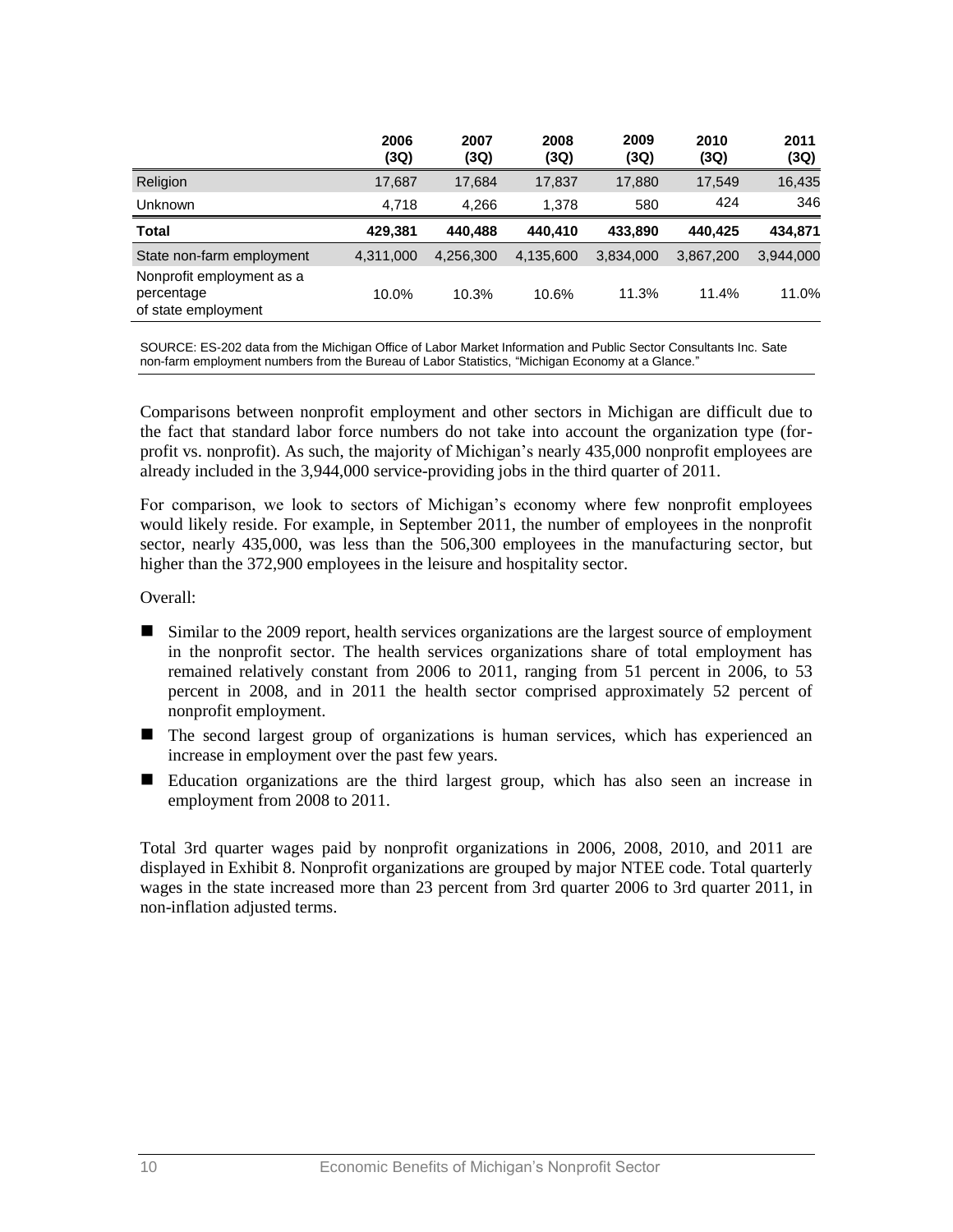|                               | 2006<br>(3Q)    | 2008<br>(3Q)    | 2010<br>(3Q)    | 2011<br>(3Q)    |
|-------------------------------|-----------------|-----------------|-----------------|-----------------|
| Arts, culture, and humanities | \$40,266,022    | \$43,822,857    | \$42,702,036    | \$42,775,427    |
| Education                     | 594,460,747     | 648,803,954     | 752,791,091     | 746,713,515     |
| Environment                   | 18,873,037      | 16,306,031      | 19,154,575      | 20,826,280      |
| Health                        | 2,367,447,493   | 2,777,671,816   | 2,891,879,312   | 3,013,707,362   |
| Human services                | 514,600,817     | 548,132,270     | 573,600,994     | 606,691,377     |
| International                 | 7,535,940       | 9,406,031       | 9,477,511       | 10,706,387      |
| Mutual benefit                | 44,855,746      | 23,476,058      | 22,108,072      | 19,792,543      |
| Public and societal benefit   | 159,483,182     | 193,341,390     | 212,631,217     | 217,477,901     |
| Religion                      | 72,007,420      | 75,737,588      | 73,170,298      | 74,883,616      |
| Unknown                       | 40,216,712      | 10,918,983      | 68,799          | 3,009,591       |
| Total                         | \$3,859,747,116 | \$4,347,616,978 | \$4,600,902,497 | \$4,756,583,999 |

### **EXHIBIT 8.** Quarterly Wages in Nonprofit Organizations 2006, 2008, 2010, and 2011

SOURCE: ES-202 data from the Michigan Office of Labor Market Information and Public Sector Consultants Inc.

Similar to the analysis in 2009, health services organizations paid the largest amount in wages, accounting for 63 percent of wages in 2011. This is a similar pattern from 2006 to the present, where health services range from 61 percent to 63 percent of the total wages paid. This high share of total wages in the health care sector is not matched by an equally high share of employees, indicating higher average wages in the health care sector. The second largest category of organizations with respect to wages was education organizations.

# <span id="page-12-0"></span>**ECONOMIC EFFECTS OF MICHIGAN NONPROFITS**

In addition to direct employment and income, the nonprofit sector generates economic activity known as indirect and induced effects.

- Indirect effects are the result of purchases by the nonprofit sector from other sectors of the economy—for example, transportation, communications, and utilities services—that generate income and employment in these other sectors.
- **Induced** effects are the result of nonprofit employees spending their income on goods and services provided by businesses other than their employer, such as grocery stores and dry cleaners.

Public Sector Consultants developed estimates of the direct expenditures for charitable and noncharitable organizations using information available from IRS data.

- **Private foundations were excluded because many of their expenditures are in the form of** grants to public charities, which would result in double counting if they were included.
- Public charities and noncharitable nonprofit expenditures were estimated at \$65.6 billion annually, based on reporting public charities and noncharitable nonprofits.